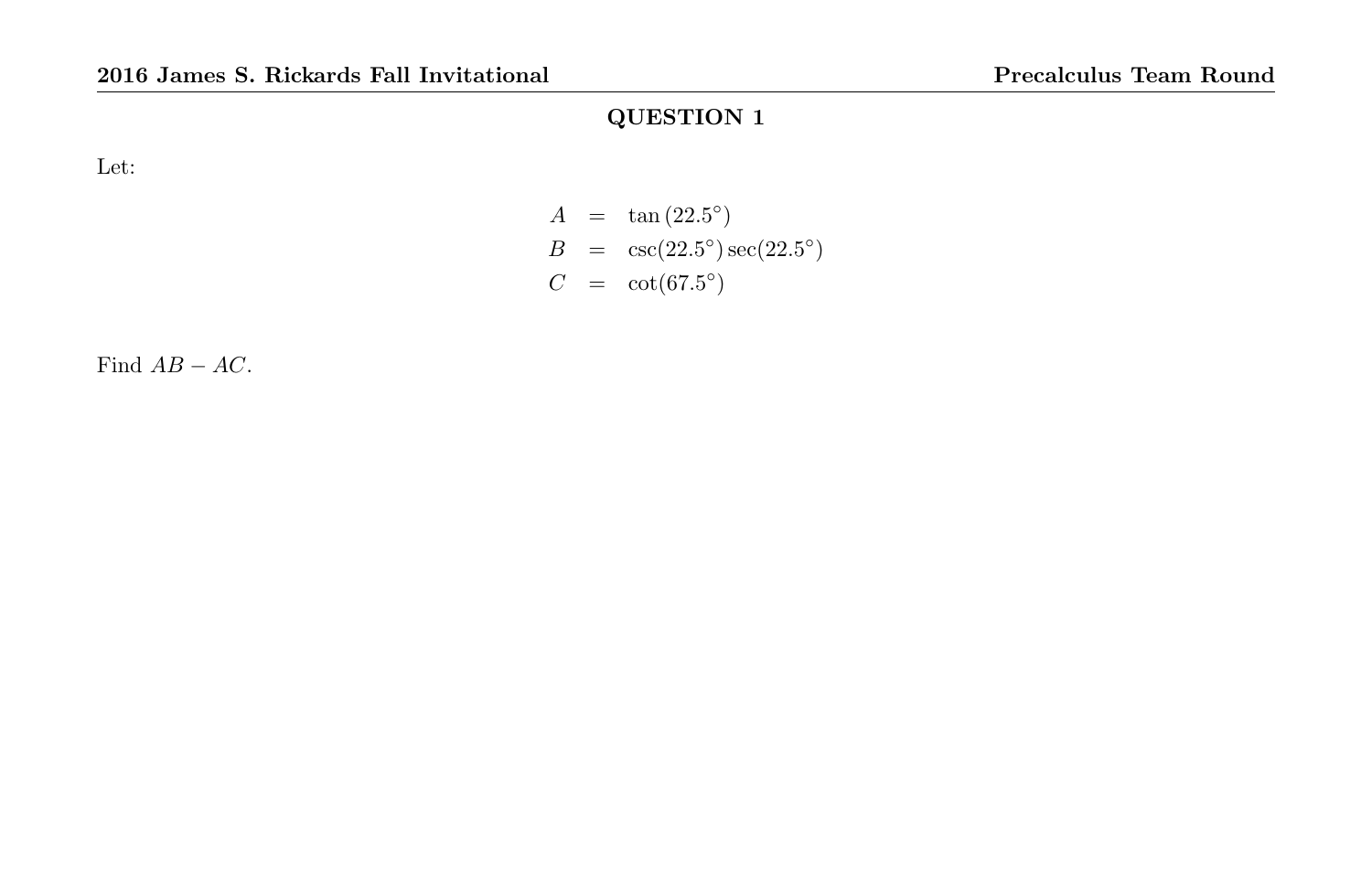Let:

$$
A = \begin{vmatrix} 1007 & 1005 \\ 1008 & 1006 \end{vmatrix}
$$
  

$$
B = \text{the period of the function } y = 6 \tan \left( \frac{\pi x}{5} \right) + 3
$$

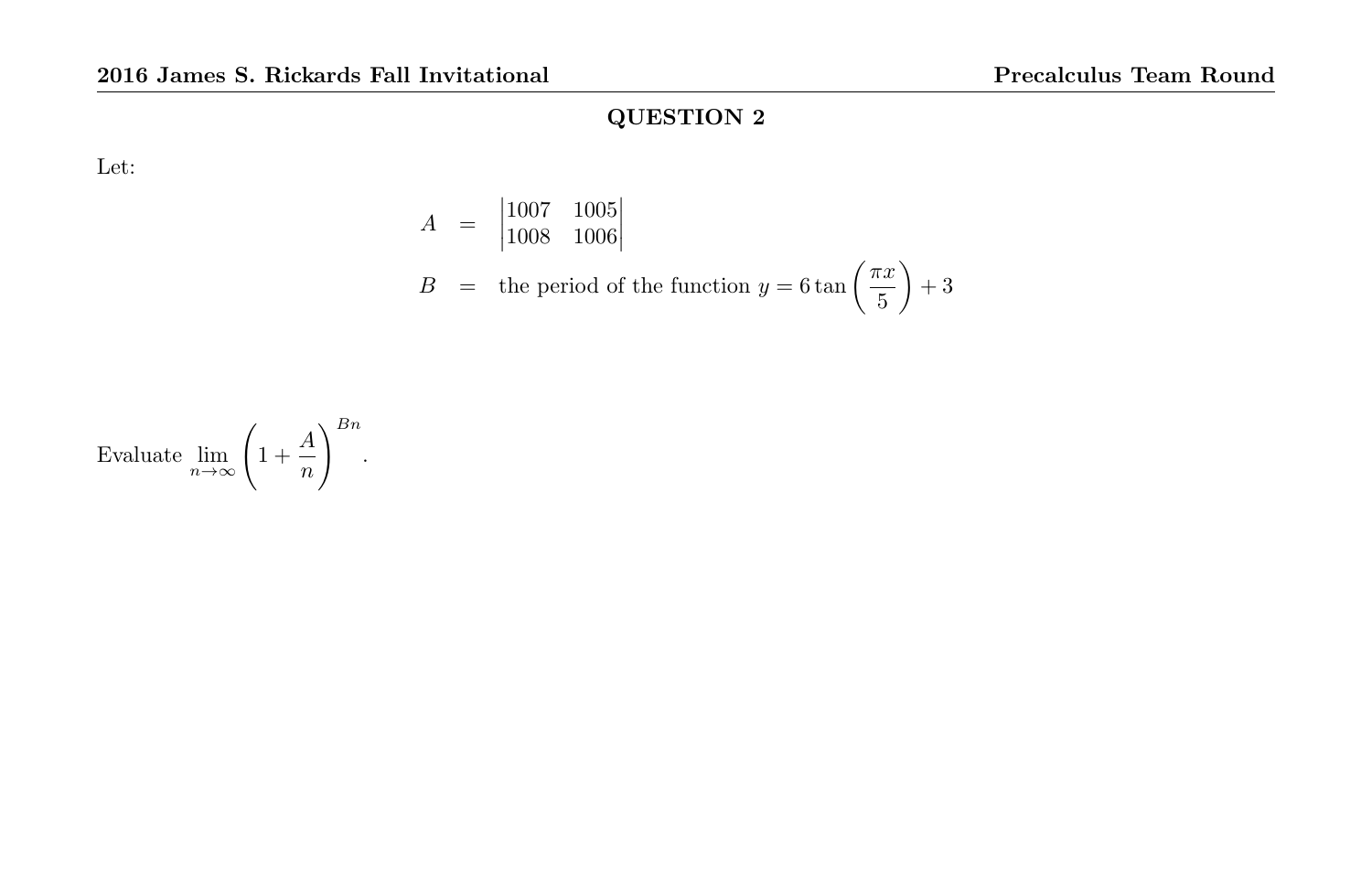Let:

$$
A = \text{in the complex plane, the complex number equidistant to } -3 + i, 11 + 7i, \text{ and } 11 + i
$$
  
\n
$$
B = \left| \frac{3 + 4i}{8 + 15i} \right|
$$
  
\n
$$
C = \sum_{n=1}^{5} \ln \left( \left( \frac{\sqrt{3}}{2} + \frac{1}{2} i \right)^n \right) \text{ over the domain of complex numbers}
$$
  
\n
$$
D = \text{the number of solutions of } x^{13} - 1 = 0 \text{ in the 2nd quadrant of the complex plane}
$$

Find  $17AB + 2C + D$ .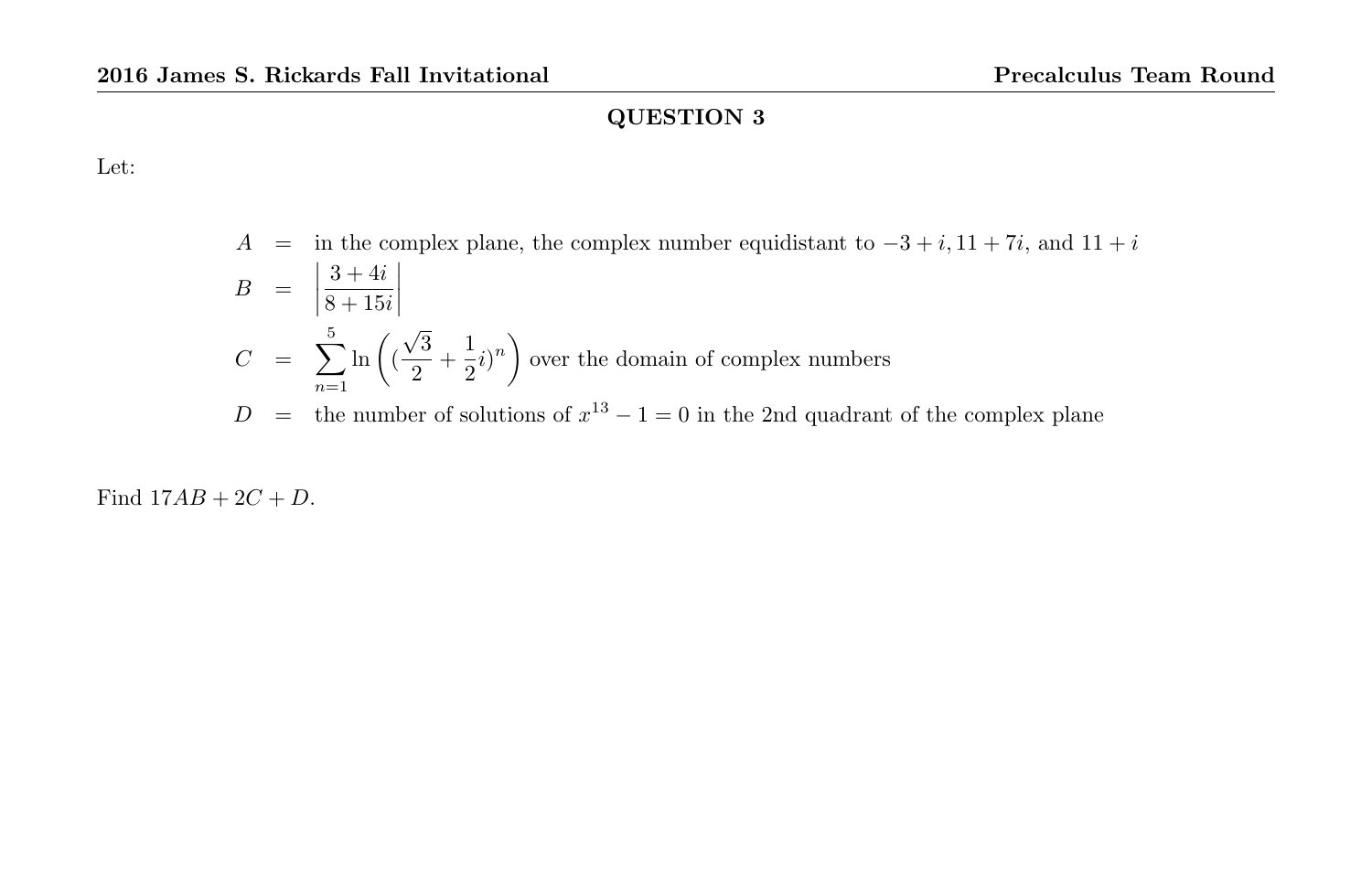Let:

 $A =$  the eccentricity of the conic  $r = \frac{6}{1+2}$  $1 + 3\cos(\theta)$ B = the number of intersections between  $r^2 = 4 \sin(2\theta)$ , and  $r = 2$  over the interval  $0 \le \theta \le 2\pi$  $C =$  the number of petals in the polar curve  $r = 4 \sin (5\theta)$  $D = A$  bug crawls the curve outlined by the equation  $r = \sin(\theta)$ . Let D be the distance the bug travels over the interval  $0 \le \theta \le \pi$ .

Find:  $A + B + C + \frac{D}{A}$  $\frac{\nu}{\pi}$ .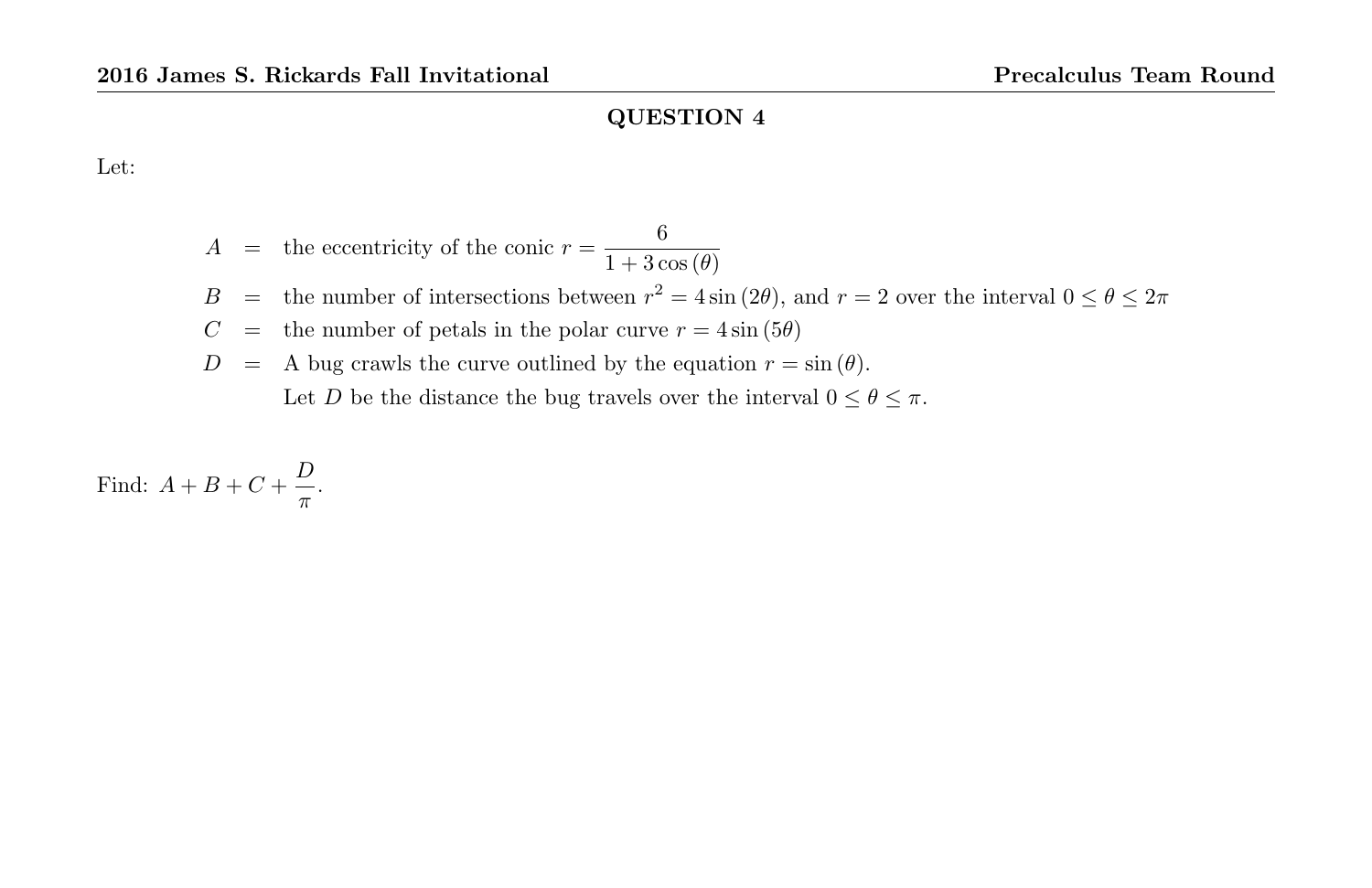Let:

- A = the length of the major axis of the conic:  $4x^2 16x + 9y^2 + 18y 11 = 0$
- $B =$  the length of the latus rectum of the conic:  $4x^2 + 8x + 4 + 4y^2 = 16$
- $C =$  the least angle of rotation of axes needed to eliminate the cross-term of the conic:  $13x^2 - 10xy + 13y^2 - 34x\sqrt{ }$  $2 + y$ √  $2 - 22 = 0$
- D = the focal radius of the conic:  $16x^2 9y^2 32x 36y 36 = 128$

Find  $A + B + 12C + D$ .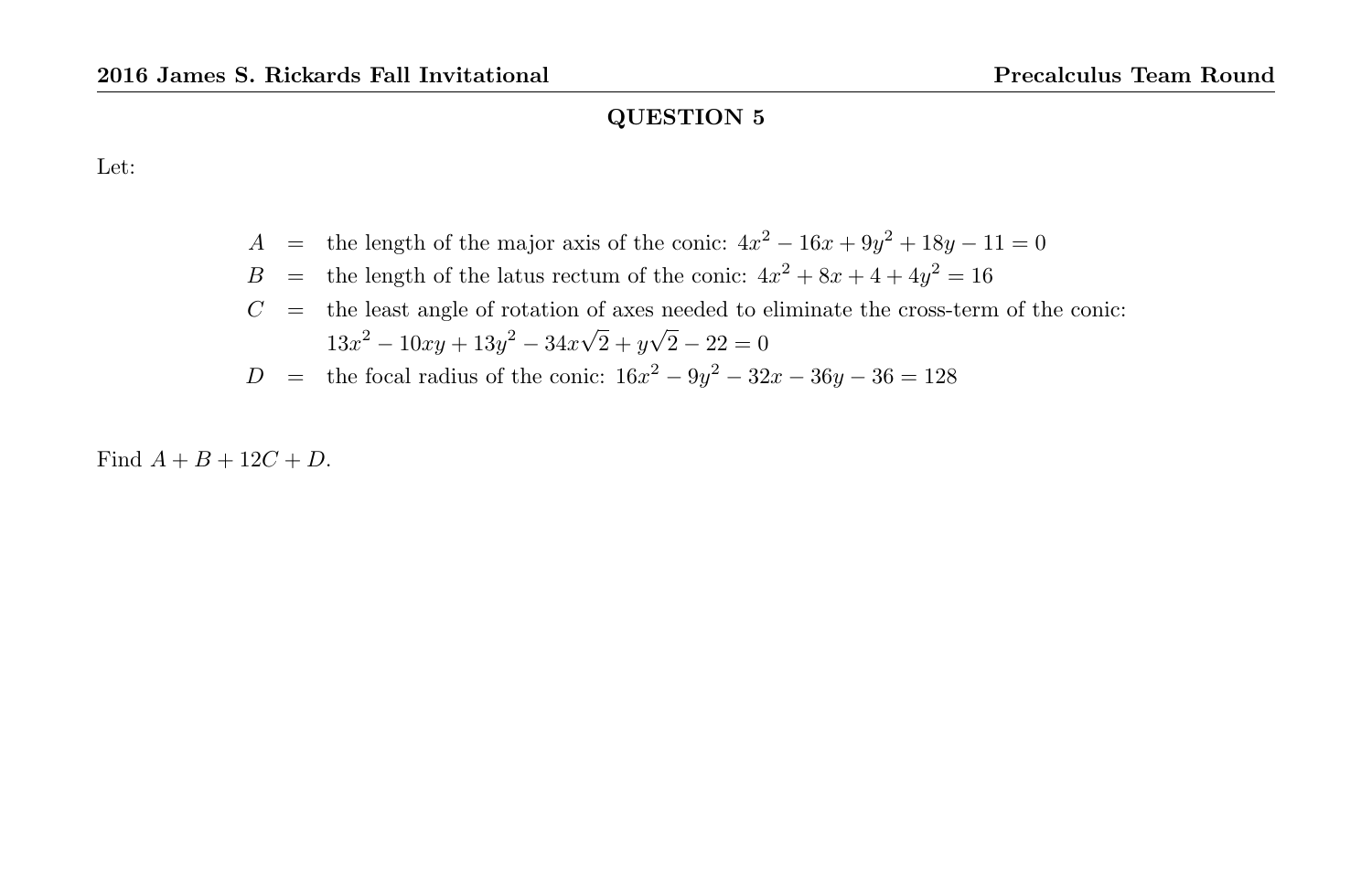Let:

$$
A = \text{the sum of the cubes of the roots of } f(x) = x^3 - 2x^2 + 5x - 6
$$
  
\n
$$
B = \text{the number of complex roots of the function } f(x) = x^5 + 4x^6 - 3x^2 + 2
$$
  
\n
$$
C = \sum_{n=0}^{\infty} \frac{n^2 + 8n + 7}{2^n}
$$
  
\n
$$
D = f^{\infty}(1), \text{ given the function } f(x) = \frac{1}{2}x + 1 \text{ and } f^{n}(x) = f(f(...)), n \text{ times}
$$

Find  $A + B + C + D$ .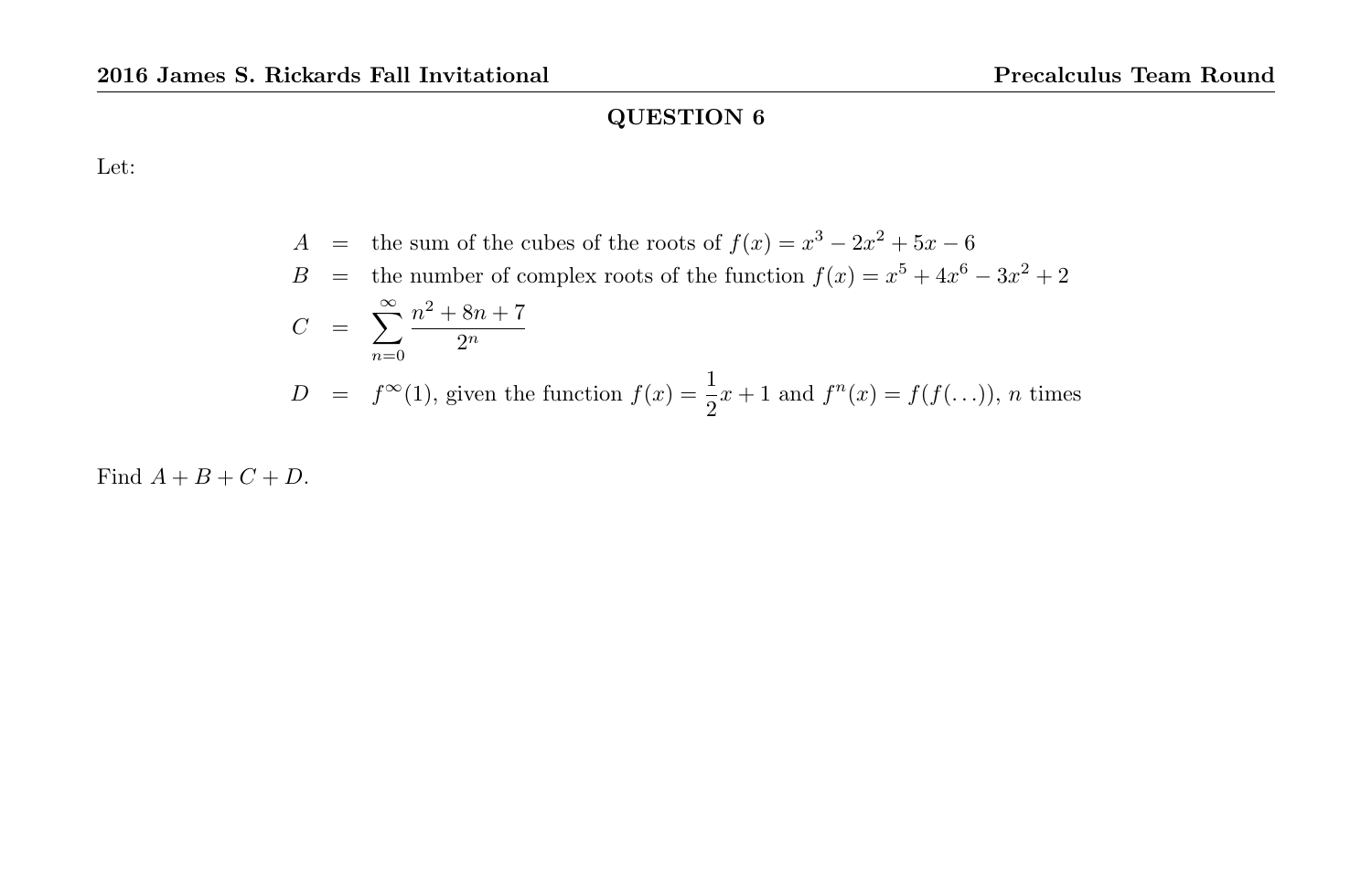Let:

- $A =$  the magnitude of the cross product of the vectors  $\langle 3, 0, 4 \rangle$  and  $\langle 1, 2, 4 \rangle$
- B = the dot product of the vectors  $\langle 1, 0, -2 \rangle$  and  $\langle 3, 4, 1 \rangle$
- $C =$  the sum of the components of  $\overrightarrow{AC}$ , given  $\overrightarrow{AB} = \langle 3, 2 \rangle$  and  $\overrightarrow{CB} = \langle 4, 3 \rangle$
- D = the cosine of the angle inscribed between the vectors  $\langle 1, 3, 2 \rangle$  and  $\langle 3, 0, -3 \rangle$

Find  $A + B + C + 14D$ .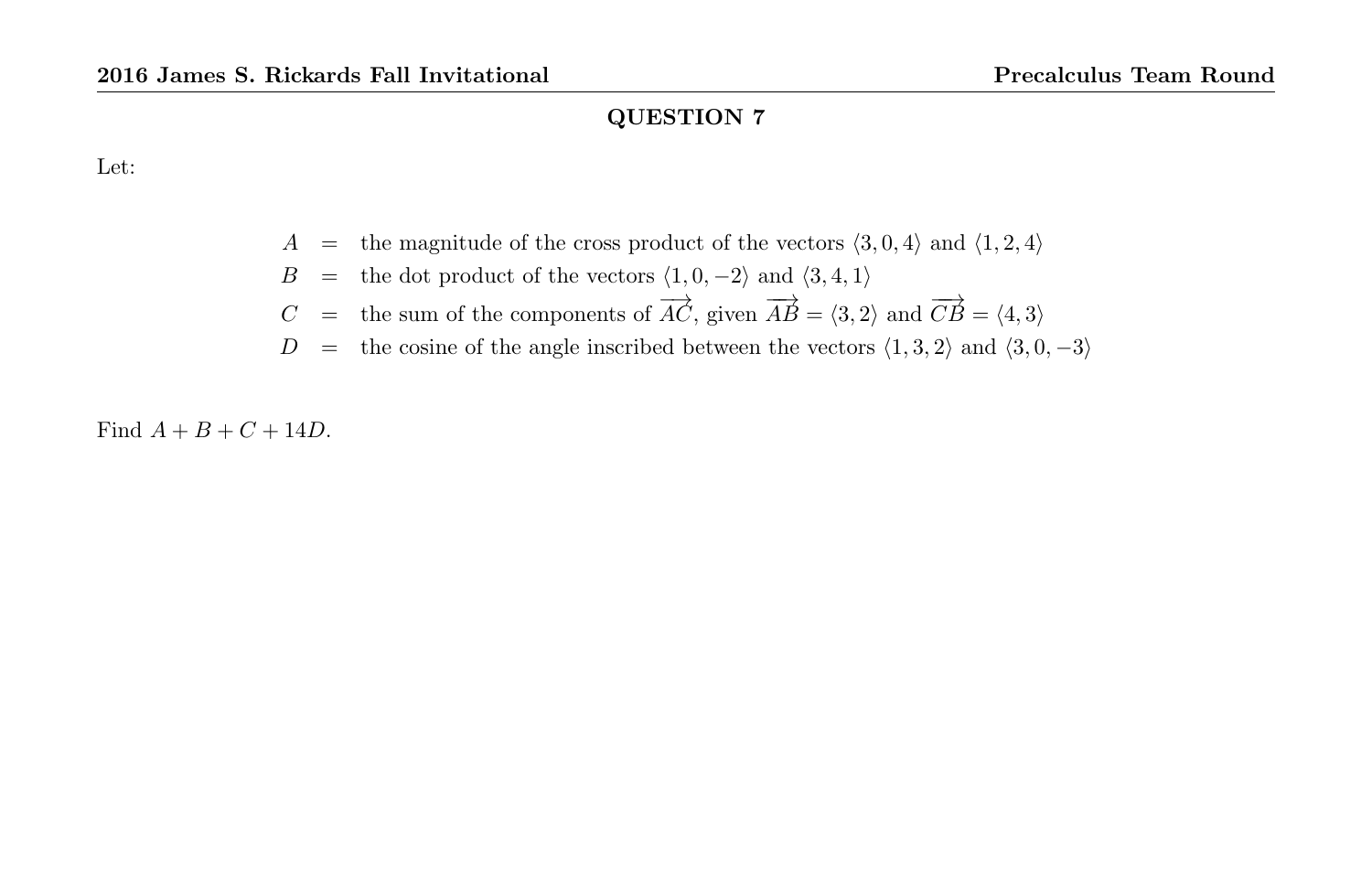Let:

$$
A =
$$
 the distance between the polar coordinates  $\left(3, \frac{\pi}{8}\right)$ , and  $\left(4, \frac{7\pi}{8}\right)$ 

$$
B =
$$
 the volume of the parallelepiped determined by  $\langle 1, 1, 2 \rangle$ ,  $\langle 3, 0, -1 \rangle$ , and  $\langle 2, -1, 1 \rangle$ 

$$
C\quad =\quad \hbox{the largest area of a triangle given two sides of the triangle are both of length 3}
$$

$$
D = \langle 1, 1, 3 \rangle \bullet \langle 0, 3, -1 \rangle
$$

Find  $A^2 + B + 2C + D$ .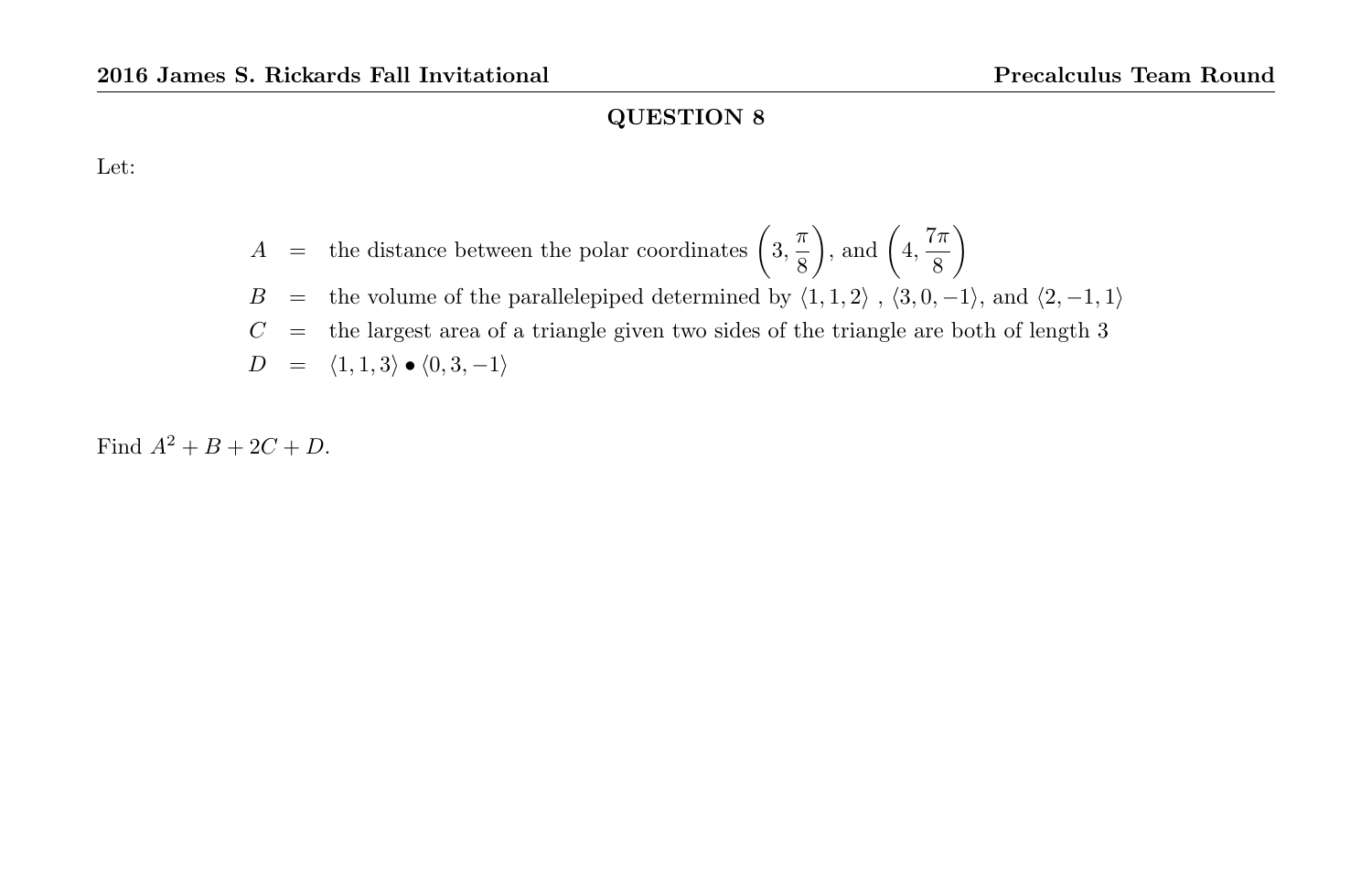Let:

$$
A = \text{the period of the function } f(x) = \sin\left(\frac{2}{3}x\right) + \cos(3x)
$$
  
\n
$$
B = \frac{\sin(1^{\circ}) + \sin(2^{\circ}) + \dots \sin(n^{\circ}) \dots + \sin(89^{\circ})}{\cos(1^{\circ}) + \cos(2^{\circ}) + \dots \cos(n^{\circ}) \dots + \cos(89^{\circ})}
$$
  
\n
$$
C = \text{the value of } \frac{4\cos(2\theta)}{1 + \sin(2\theta)}, \text{ when } \cos^{2}(\theta) - \sin^{2}(\theta) = 1
$$
  
\n
$$
D = \prod_{n=1}^{359} \cos(n^{\circ})
$$

Find  $A + B + C + D$ .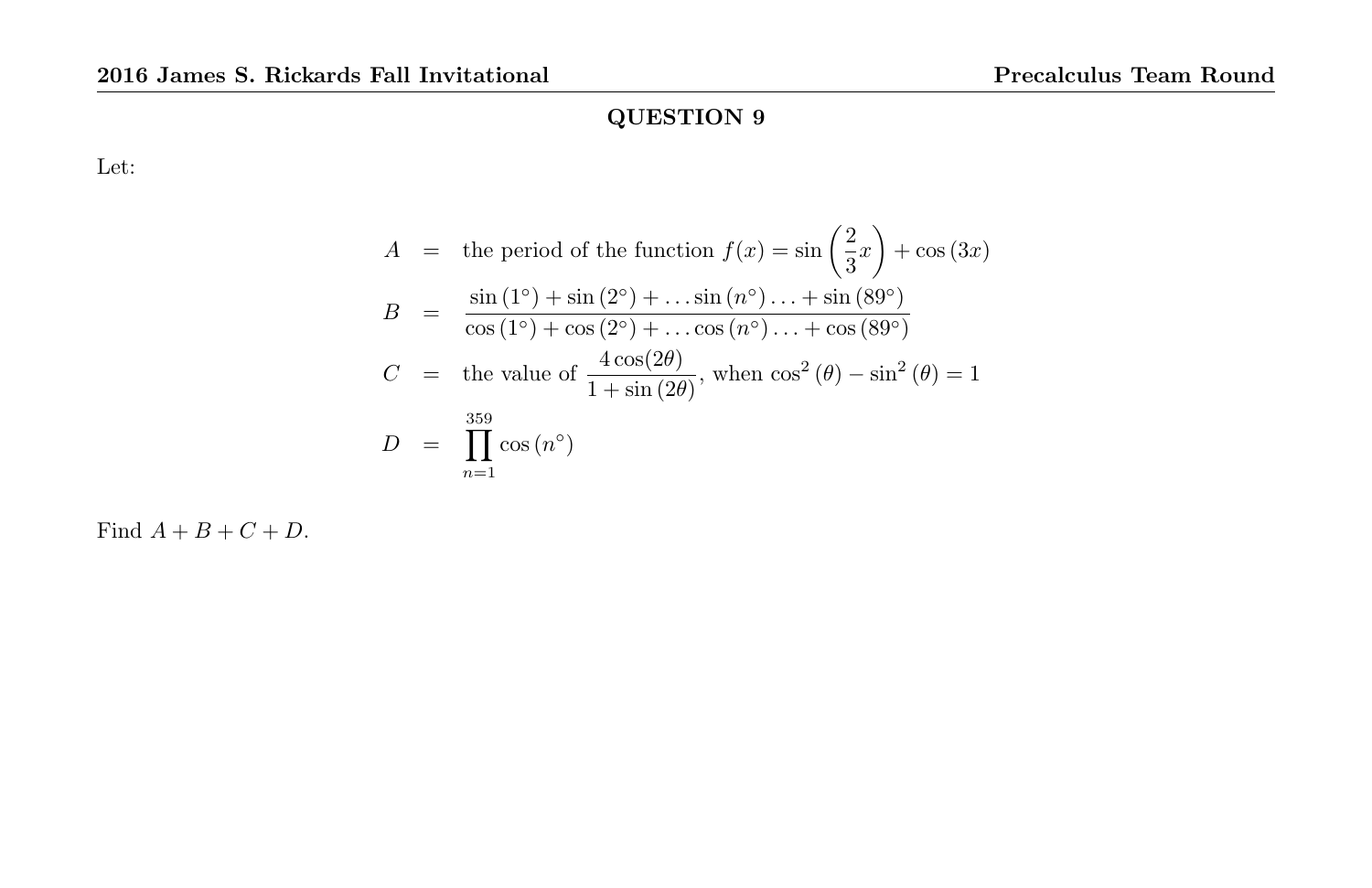Let:

$$
A =
$$
 the value of the only real root to the equation  $(x - 10)^{20} = x^{20}$   
\n
$$
B =
$$
 the value of the largest coefficient of the polynomial when  $\left(\sum_{n=0}^{30} x^n\right)^2$  is expanded  
\n
$$
C =
$$
 the sum of the 14th powers of the roots of the equation  $f(x) = x^{15} + 4x^2 - 2x$   
\n
$$
D =
$$
 the sum of the reciprocals of the roots of the equation  $g(x) = 2x^3 - 3x^2 + 4x + 8$ 

Find  $A^{\frac{-1}{D}} + B - C$ .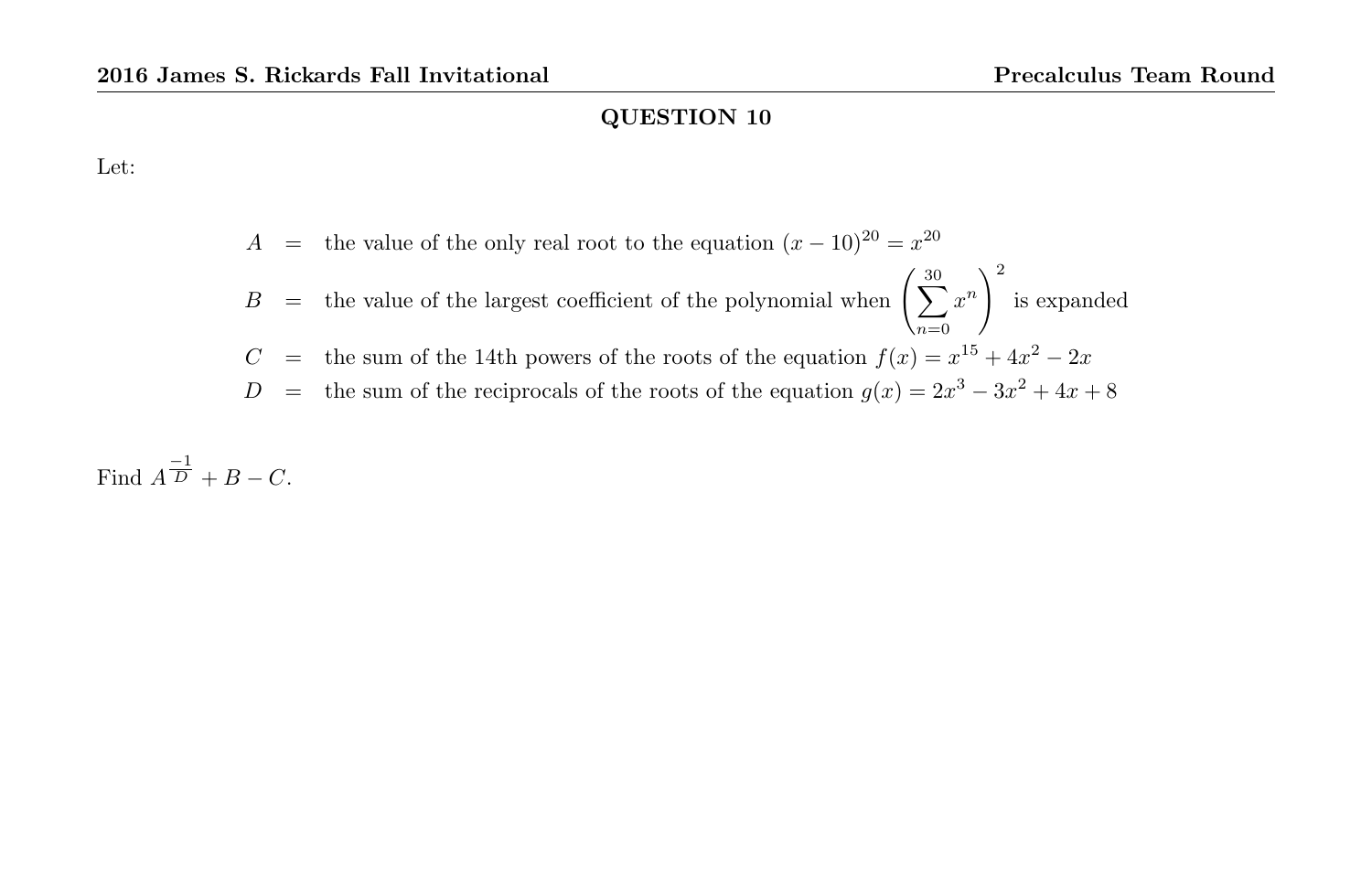Let:

$$
A = \det \left( \begin{bmatrix} \frac{1}{2} & -\frac{\sqrt{3}}{2} \\ \frac{\sqrt{3}}{2} & \frac{1}{2} \end{bmatrix}^{2016} \right)
$$

$$
B = \det \left( \begin{bmatrix} 2 & 2 & 3 \\ 3 & 2 & 1 \\ 1 & 2 & 3 \end{bmatrix}^{-1} \right)
$$

$$
C = \sum_{n=0}^{\infty} \det \left( \begin{bmatrix} \frac{\sqrt{3}}{4} & \frac{1}{4} \\ -\frac{1}{4} & \frac{\sqrt{3}}{4} \end{bmatrix}^{n} \right)
$$

Find  $A + 105BC$ .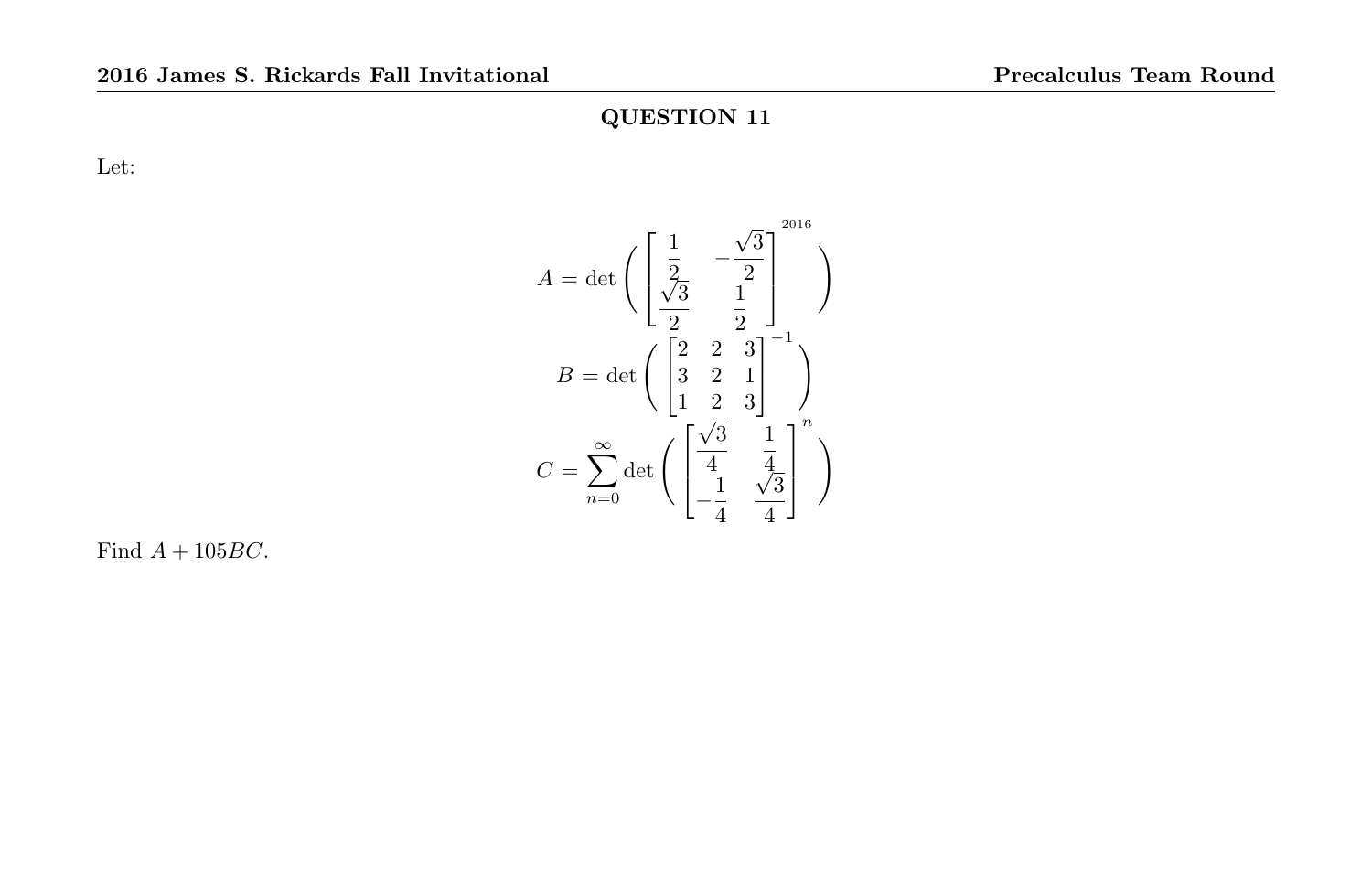Let:

$$
A = \cos(\theta), \text{ when } \frac{\tan(\frac{\theta}{2})}{1 - \tan^2(\frac{\theta}{2})} = \frac{3}{4}
$$
  
\n
$$
B = \sin^2(10^\circ) + \sin^2(20^\circ) + \dots + \sin^2(80^\circ) + \sin^2(90^\circ)
$$
  
\n
$$
C = \sin(15^\circ) + \cos(30^\circ) + \sin(60^\circ) + \tan(\pi) + \sin(\frac{13\pi}{12})
$$
  
\n
$$
D = \text{the value of } \csc(\theta), \text{ when } \tan(\theta) + \frac{1}{\tan(\theta) + \frac{1}{\tan(\theta) + \frac{1}{\tan(\theta) + \frac{1}{\tan(\theta) + \frac{1}{\tan(\theta) + \frac{1}{\tan(\theta) + \frac{1}{\tan(\theta) + \frac{1}{\tan(\theta) + \frac{1}{\tan(\theta) + \frac{1}{\tan(\theta) + \frac{1}{\tan(\theta) + \frac{1}{\tan(\theta) + \frac{1}{\tan(\theta) + \frac{1}{\tan(\theta) + \frac{1}{\tan(\theta) + \frac{1}{\tan(\theta) + \frac{1}{\tan(\theta) + \frac{1}{\tan(\theta) + \frac{1}{\tan(\theta) + \frac{1}{\tan(\theta) + \frac{1}{\tan(\theta) + \frac{1}{\tan(\theta) + \frac{1}{\tan(\theta) + \frac{1}{\tan(\theta) + \frac{1}{\tan(\theta) + \frac{1}{\tan(\theta) + \frac{1}{\tan(\theta) + \frac{1}{\tan(\theta) + \frac{1}{\tan(\theta) + \frac{1}{\tan(\theta) + \frac{1}{\tan(\theta) + \frac{1}{\tan(\theta) + \frac{1}{\tan(\theta) + \frac{1}{\tan(\theta) + \frac{1}{\tan(\theta) + \frac{1}{\tan(\theta) + \frac{1}{\tan(\theta) + \frac{1}{\tan(\theta) + \frac{1}{\tan(\theta) + \frac{1}{\tan(\theta) + \frac{1}{\tan(\theta) + \frac{1}{\tan(\theta) + \frac{1}{\tan(\theta) + \frac{1}{\tan(\theta) + \frac{1}{\tan(\theta) + \frac{1}{\tan(\theta) + \frac{1}{\tan(\theta) + \frac{1}{\tan(\theta) + \frac{1}{\tan(\theta) + \frac{1}{\tan(\theta) + \frac{1}{\tan
$$

Find  $AC^2D + B$ .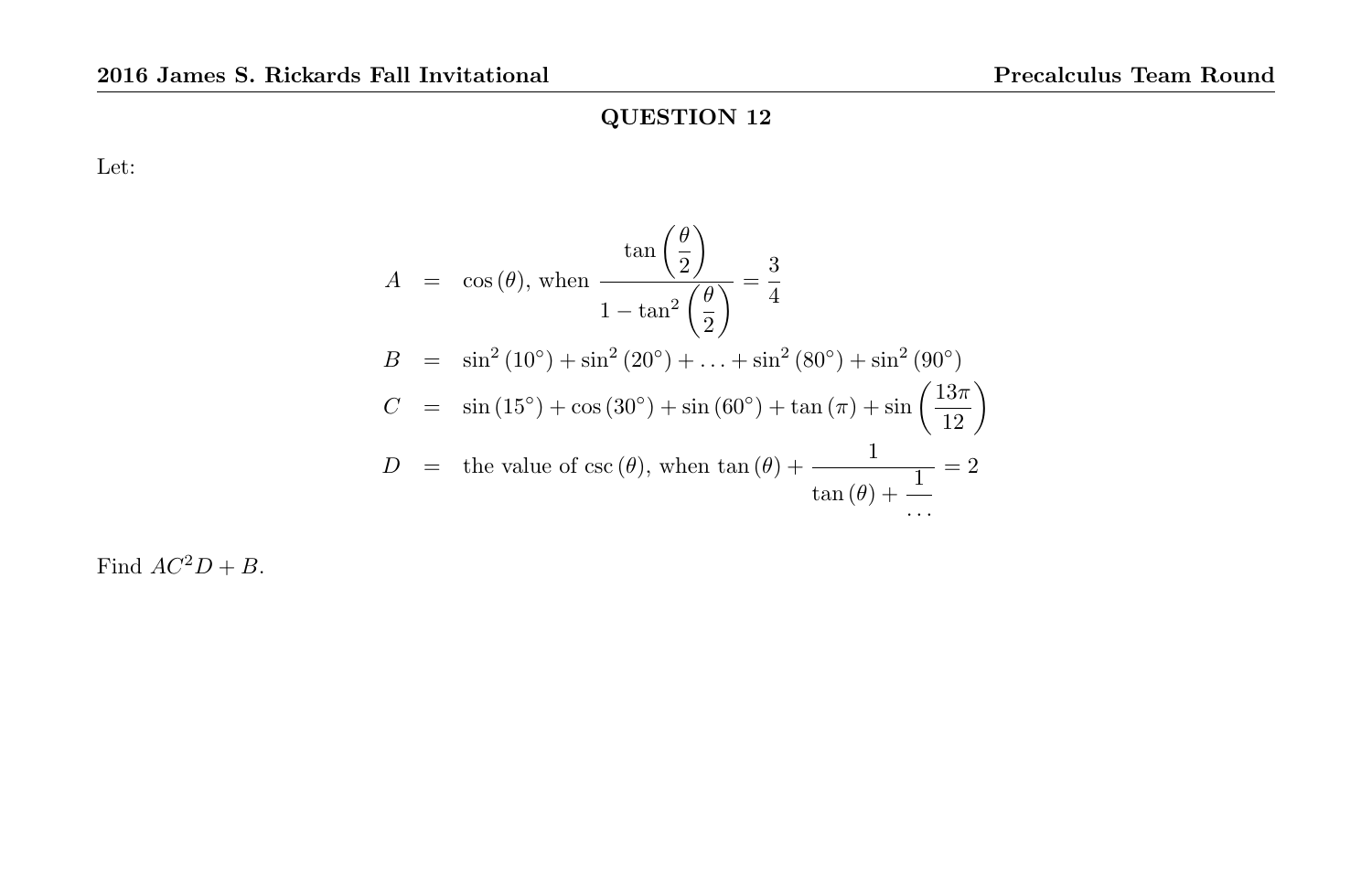Let:

$$
A = \text{the greatest integer less than } \left(\sqrt{(9+2\sqrt{18})}\right)^6
$$
  

$$
B = \text{the remainder when 37! is divided by 38}
$$

Find  $A - B$ .